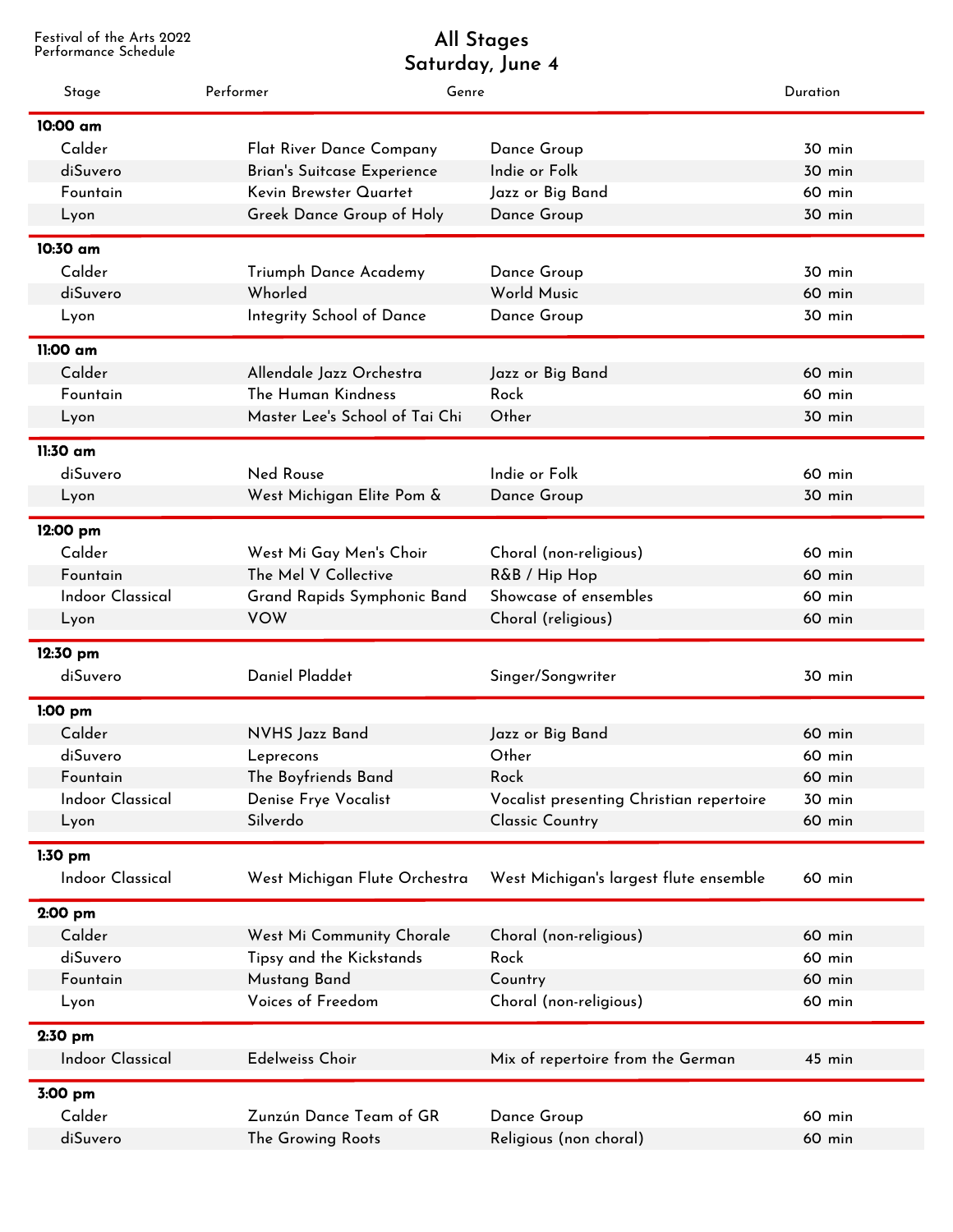Festival of the Arts 2022

## Performance Schedule **Saturday, June 4 All Stages**

| Stage                   | Performer<br>Genre            |                                           | Duration |
|-------------------------|-------------------------------|-------------------------------------------|----------|
| Fountain                | Secret Forte                  | Rock                                      | 60 min   |
| Lyon                    | Lotus Boyz                    | Other                                     | 60 min   |
| 3:15 pm                 |                               |                                           |          |
| <b>Indoor Classical</b> | POSH4                         | Classical repertoire for 2 pianos/8 hands | $45$ min |
| 3:30 pm                 |                               |                                           |          |
| Calder                  | River City Fellowship Choir   | Choral (religious)                        | 60 min   |
| 4:00 pm                 |                               |                                           |          |
| diSuvero                | The New Hot Sauce Express     | R&B / Hip Hop                             | 60 min   |
| <b>Indoor Classical</b> | <b>Cantor David Fair</b>      | A mix of Jewish and Broadway music for    | 60 min   |
| Lyon                    | The Hattrick Band             | Rock                                      | 60 min   |
| 4:30 pm                 |                               |                                           |          |
| Calder                  | Caledonia School of Dance     | Dance Group                               | 30 min   |
| 5:00 pm                 |                               |                                           |          |
| Calder                  | Academy of Dance Arts         | Dance Group                               | 30 min   |
| diSuvero                | The Proulx Brothers           | Indie or Folk                             | 60 min   |
| Fountain                | Valentiger                    | Rock                                      | 60 min   |
| <b>Indoor Classical</b> | Embellish                     | W. Michigan's professional handbell       | 60 min   |
| Lyon                    | Vizion Dance Co.              | Dance Group                               | 30 min   |
| 5:30 pm                 |                               |                                           |          |
| Calder                  | <b>Schubert Male Chorus</b>   | Choral (non-religious)                    | 60 min   |
| Lyon                    | Shimmy USA                    | Dance Group                               | 30 min   |
| 6:00 pm                 |                               |                                           |          |
| diSuvero                | The Good Old Days             | Rock                                      | 60 min   |
| Fountain                | You and Them                  | Rock                                      | 60 min   |
| Lyon                    | Allegan Brass Collective      | Other                                     | 60 min   |
| 6:30 pm                 |                               |                                           |          |
| Calder                  | Regional Arts Awards          |                                           | 30 min   |
| 7:00 pm                 |                               |                                           |          |
| Calder                  | The Love & Peace Jam          | The Diatribe                              | 240 min  |
| diSuvero                | Edison Kitt & the Strangers   | Indie or Folk                             | 60 min   |
| Fountain                | Shade 55                      | Rock                                      | 60 min   |
| Lyon                    | Mona Shores High School Jazz  | Jazz or Big Band                          | 60 min   |
| 8:00 pm                 |                               |                                           |          |
| diSuvero                | <b>Medicinal Groove</b>       | Other                                     | 60 min   |
| Fountain                | The Stone Soul Rhythm Band    | Rock                                      | 60 min   |
| Lyon                    | <b>INNER ITCH</b>             | Rock                                      | 60 min   |
| 9:00 pm                 |                               |                                           |          |
| diSuvero                | Sunday Night Funnies stand-up | Comedy                                    | 60 min   |
| Fountain                | Aria Flame                    | Rock                                      | 60 min   |
| Lyon                    | <b>DRINK THEIR BLOOD</b>      | Rock                                      | 60 min   |
|                         |                               |                                           |          |